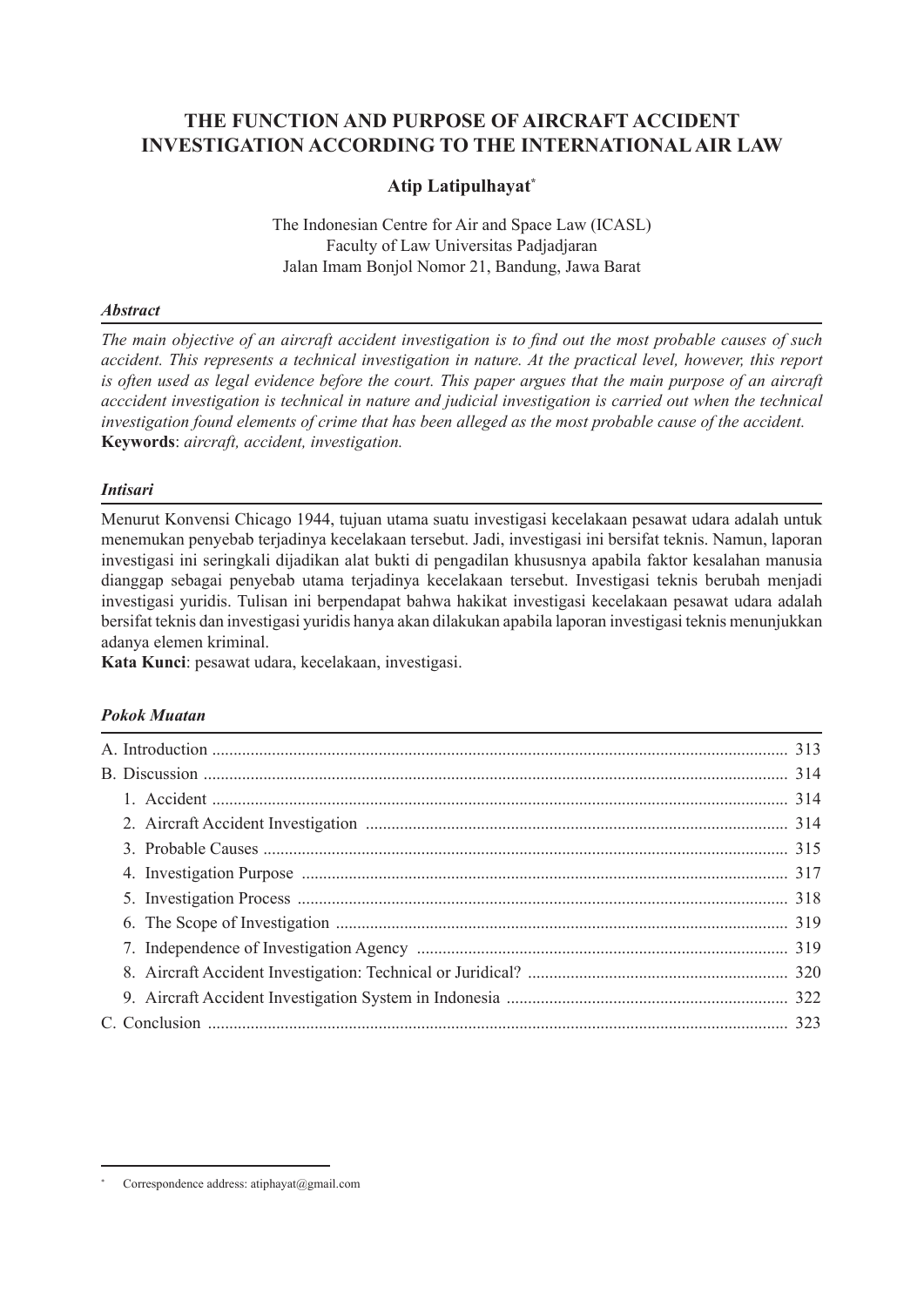#### **A. Introduction**

Safety is the basic element in Air transportation. There are so many regulations that related with aviation that are made to fulfill the high safety standard. Article 44 Chicago convention (hereinafter mention as Chicago convention) explains that the main purpose ICAO (International Civil Aviation Organization) is to insure the safe and orderly growth of international civil aviation throughout world.

Literally, safety is freedom from danger or risks.1 However, in fact there is no guarantee that a flight will free from danger or accident. According to this fact, the expert of Air law such as Wassenbergh explain that the aviation safety as no (avoidable) accidents or few accident as possible.<sup>2</sup> In the next progress, the ICAO Air navigation commission defines that aviation safety as the sate of freedom from unacceptable risk of injury to persons or damage to aircraft and property.3

Safety standard is reached by determine technical parameter and safety regulation. The important role of safety regulation is to strengthen and ensure the technical safety can be applied correctly and responsibly by everyone who are involved in the aviation activities. Therefore, actually air transportation is the safest mass transportation. The technical and regulation aspect are made very completely and carefully. *Raison d'etre* from all aspects is to create the transportation that has a high safety and security level.

The resposibility consecution to fulfill the high safety standard, it must be conducted an investigation to find out the aircraft accident cause in order to prevent the same accident and it also as input to create a good system and technology which are more sophisticated to guarantee the flight

safety.<sup>4</sup> Article 26 Chicago convention oblige each country to conduct an investigation when aircraft accident is occured.5

Air transportation is rare occur if it is compared with ground transportation. However, air accident is very catastrophic, it is always take many victims. The same thing is occur in Indonesia, the Fall of Sukhoi Superjet 100 at Salak Mountain on 2012 is one of catastrophic aircraft accident in Indonesia. The fall of Air Asia QZ8501 at Karimata bay in the beginning of 2015 that killed 162 passengers include the aircraft crews is added the list of catastrophic accident in Indonesia's aviation.

Different with other accident that occur in the others transportation, the aircraft accident always get more attention not only from the country that the accident happen but also International citizen, for example the report of Asiana Airlines that fail in landing at San Francisco (July 2013). Likewise the fall of Sukhoi Superjet 100 that is doing joy flight at Gunung Salak – Bogor (March 2012), Lion Air that fail in landing at Bali (April 2013). The most sensational is continues accident in 2104 such as the fall of MH 370 that no one know the location until today and the fall of MH 017 at Ukraine.

Some speculations are popping up after the accident, from the Engine failure until the pilot negligence. Moreover, there is any speculation in the criminal and terrorism case. All the speculations are legal. Furthermore, the validation will be confirmed by investigation. The important question is: What is the main purpose of the investigation in case with the aircraft accident? The main purpose from the investigation is to find out the probable cause why the accident happens. Stephen Dempsey says: the cause of an aviation catastrophe consists of the omissions, events, conditions, or a combination

Lesley Brown, 1993, The New Shorter Oxford English Dictionary Vol. 2, Clarendon Press, Oxford, p. 2666.<br>Henri Wassenbergh, "Safety in Air Transportation and Market Entry", Journal of Air and Space Law, Vol. 23, No. 2, 1998

<sup>3</sup> ICAO Working Paper AN-WP/7699, 11 December, 2001, paragraph 22. See C.O. Miller, "State of the Art in Air Safety", *Journal of Air Law and Commerce*, Vol. 34, 1957, pp. 343, 347.

<sup>4</sup> Paul Stephen Dempsey, "Independence of Aviation Safety Investigation Authorities: Keeping the Foxes from the Henhouse", *Journal of Air Law and Commerce*, Vol. 75, No. 2, 2010, p. 223.

<sup>5</sup> Article 26 Chicago Convention 1944 states as follows: "In the event of an accident to an aircraft of a contracting State occurring in the territory of another contracting State, and involving death or serious injury, or indicating serious technical defect in the aircraft or air navigation facilities, the State in which the accident occurs will institute an inquiry in the circumstances of the accident, in accordance, so far as its laws permit, with the procedure which may be recommended by the International Civil Aviation Organization".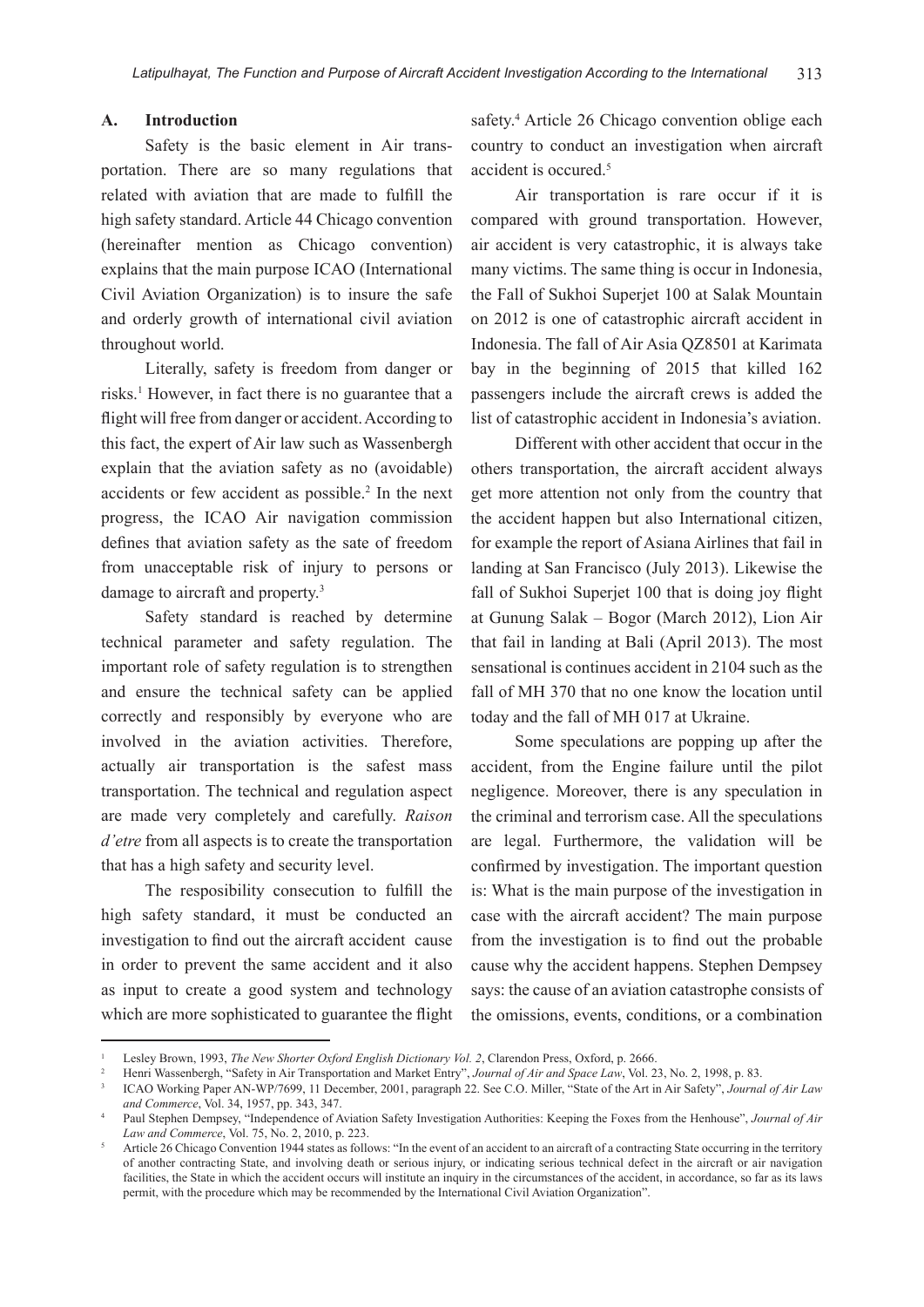thereof which led to the accidentor incident.<sup>6</sup> So, the orientation prefer to the technical investigation. However, in the fact the investigation can change into judicial investigation in order to know the person who responsible from the accident.

According to the explanation above, there are three main problems that will be discussed in this paper that are: **First**, what is the function and purpose of aircraft accident investigation according to the international air law? **Second**, how about relation and interaction between technical investigation and judicial investigation in aircraft accident investigation? **Third**, how the form and mechanism aircraft accident investigation in Indonesia that is proper with Indonesia's law system and comply with international air law?

#### **B. Discussion**

### **1. Accident**

To make sure the purpose of aircraft accident investigation, firstly it is need to explain the definition and restriction of accident. Moreover, the word of accident is also used incident terminology. Based on the Annex 13 Chicago convention (hereinafter is mentioned Annex 13), the term of accident refer to the event that are related to the operating of air plane since a person boarding until they take off from the air plane in which in this flight occur an event that make the person have severe injury in the air plane or because of directly contact with the part of the airplane or because of the engine explosion. Including the accident that is caused by the damage of plane structure that effect to the engine and the accident that is caused by the missing of plane or the plane cannot be detected the location.<sup>7</sup>

Meanwhile, the meaning of accident in the term of incident (in Bahasa Indonesia it change into *"insiden"*) is an occurrence, other than an accident, associated with the operation of an aircraft which affects or could affect the safety of operation".8 Based on the definition before the definition of accident in the term of incident is the event that exclude from the accident category, but this event can be influential to the aircraft safety. In this definition, so incident is not included to the event that needs an investigation as required by Annex 13. Even if the investigation is conducted it will be a preventive investigation in the meaning of to prevent the incident not to lead into accident.

The basic differential between accident and incident is, firstly an accident is caused victim who got serious injury even death,<sup>9</sup> while the incident is an event that will not caused victim.<sup>10</sup> This thing is confirmed by expert opinion such as Kjellen, he says "a sequence of logically and chronologically related deviating events involving and accident that results in injury to personnel or damage to the environment or material assets".11 So, the important thing that makes an event will be qualified as accident if it is will the event is caused serious injury or substantial plane damage.12 The difference is used as the basis and reason to conduct investigation to the event that is categorized as accident that has main purpose to prevent the same thing will be occur again.

### **2. Aircraft Accident Investigation**

Aircraft accident investigation is still become the most important and determined thing to collect information and evidences that become the cause of the accident. The evidences will be an accurate data and information then it will be used for prevent the

<sup>6</sup> Dempsey, *Op.cit*., p. 226. See Francis Schubert,"Legal Barriers to a Safety Culture in Aviation", *Annals of Air and Space Law*, Vol. 29, Issue 1, 2004, pp. 19 and 25. See Annex 13 Chicago Convention: "The sole objective of the investigation of an accident or incident shall be the prevention of accidents and incidents. It is not the purpose of this activity to apportion blame or liability". Also see Col. Luis E.Cortiz & Griselda Capaldo,"Can Justice Use Technical and Personal Information Obtained Through Aircraft Accident Investigations?", *Journal of Air Law and Commerce*, Vol. 65, No. 2, 2000, pp. 263, 272-77. See also, Paul Stephen Dempsey, 2008, *Public International Air Law*, McGill University, Montreal, pp. 158-60.

<sup>7</sup> See Chapter 1 Annex 13 Chicago Convention on International Civil Aviation 1944.

<sup>8</sup> *Ibid*.

*Ibid*. The difference between an accident and a serious incident lies only in the result.

<sup>&</sup>lt;sup>10</sup> *Ibid.* An incident involving circumstances indicating that an accident nearly occurred.<br><sup>11</sup> *II Viallen and* TJ Largeon "Investigating Accidents and Bedueing Pisks. A Dynami

<sup>11</sup> U. Kjellen and T.J. Larsson, "Investigating Accidents and Reducing Risks – A Dynamic Approach", *Journal of Occupational Accidents*, Vol. 3, Issue 2, 1981, p. 129.

<sup>12</sup> Alexander T Wells and Clarence C. Rodrigues, 2003, *Commercial Aviation Safety*, McGraw-Hill, New York, p. 61.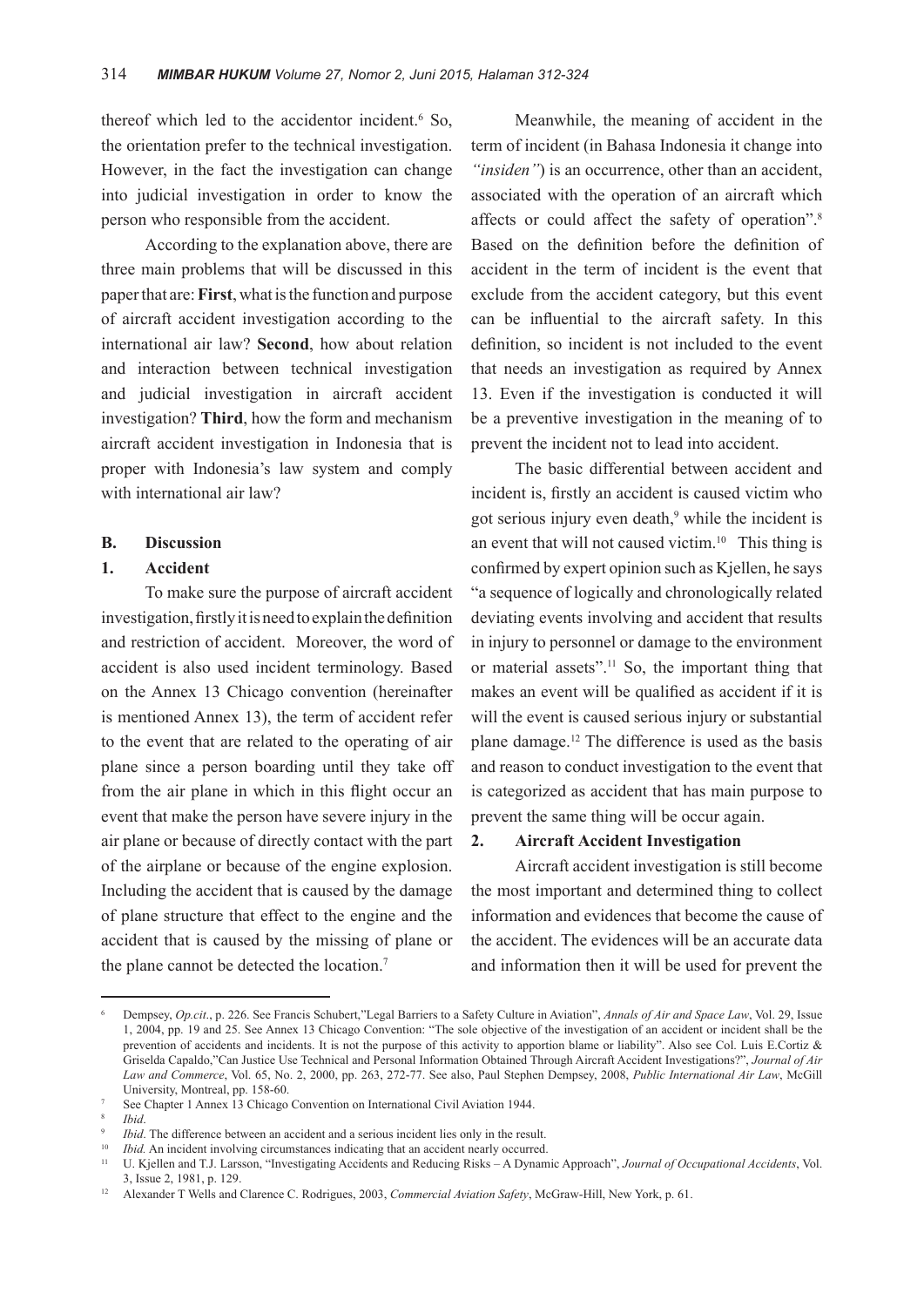same way accident. Chicago convention explains about the definition of accident investigation as follows:13 A process conducted for the purpose of accident prevention which includes the gathering and analysis of information, the drawing of conclusions, including the determination of causes and, when appropriate, the making of safety recommendations.

The collecting information activity and analysis process is the most important thing in the investigation activity. The result that want to be gained is there will be founded a possibility that cause of the accident occur which in legal case is known as cause or probable cause.

The cause terminology first time was used in United State in the American Air Commerce Act of 1926 which is one of the rules is ruling about the duty of the Department of Commerce to conduct investigation, record, and publication to the public about the cause of accidents. After the Law was amended, it is used probable cause terminology eight year later. In 1958, United State establishes Federal Aviation Administration (FAA) and Civil Aeronautics Board (CAB). The CAB organization has a duty to conduct an aircraft accident investigation and give a report about the facts, conditions, and other things that related to the accident which is can be the probable cause. In 1974, National Transportation Safety Board (NTSB) was established, the organization has a specific duty to conduct investigation and find out the probable cause of aircraft accident.<sup>14</sup> According to the explanation before it can be concluded that aircraft accident investigation is an activity to collect and analyze data and information that are related with the factors which become the probable cause.

#### **3. Probable Causes**

Probable cause terminology becomes the key word in the aircraft accident investigation. If the investigation finds the probable cause it will direct to the preventive action quickly and accurately. This investigation characteristic is distance to find the guilty party, but prefer to the action to prevent the accident effectively. Therefore, cooperation between all parties that are related to the accident is very needed to find the true causes of the accident. The short-term purpose of investigation that only to find the guilty party will be damage the long-term purpose of aircraft accident investigation which for to prevent the same way accident.<sup>15</sup>

Probable cause terminology that becomes the key word from aircraft accident investigation in the academic field still become debate and difference interpretation. There are some terminologies that is used to show the development of this investigation such as cause, probable cause, probable cause and proximate cause. The director of American Civil Aviation Authority Air Safety Board, Jerry Lederer explains the definition of probable cause as follow;16 "We, therefore, Endeavour to state how the accident happened and why. The 'couse' is our conclusion expressed in terms of probable cause and contributing factors. It has been our endeavour to stick to a practical pattern which establishes the proximate causes as the probable cause and sets up the underlying or more remote causes as contributing factors".

The Lederer's opinion gives a short and accurate explanation that the definition of probable cause is represented by word why, why an accident is occurred. However, the interesting thing is Lederer also give a similar terminology I.E proximate cause. Even though, the both of terminologies are considered as Law terminology, but proximate cause terminology is usual used in the court while the probable cause is technical terminology that usual used in the accident report.<sup>17</sup>

There some explanations that is tried to

<sup>&</sup>lt;sup>13</sup> Chapter I Annex 13 Chicago Convention on International Civil Aviation 1944.

<sup>14</sup> "[…] to investigate or cause to be investigated (in such details it shall prescribe), and determine the facts, conditions, and circumstances and the cause or probable cause or causes of accidents". See also Michaelides Mateou and Andreas Mateou, 2010, *Flying in the Face of Criminalization: The Safety Implications of Prosecuting Aviation Professionals for Accidents*, Ashgate, UK, p. 39.

 $15$  *Ibid.* 

<sup>&</sup>lt;sup>16</sup> As quoted by Mateou and Mateou, *Loc.cit.*<br><sup>17</sup> *Ibid* 

<sup>17</sup> *Ibid*.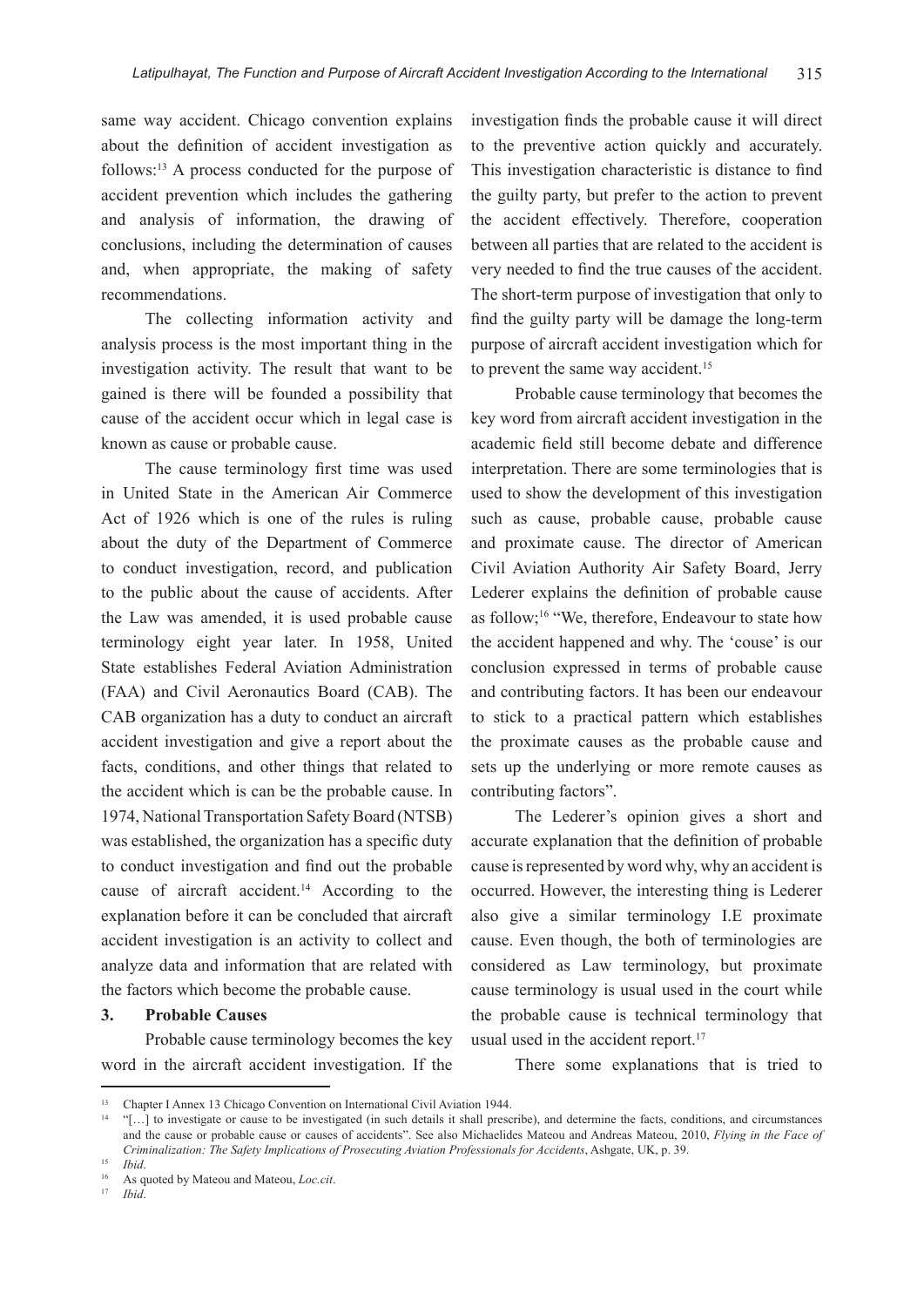be applied to terminology of probable cause and proximate cause that is direct result, natural consequence, reasonable anticipation, reasonable inquiry, reasonable probable, foresee ability. The diversity explanations make the investigators have a difficulty to decide certainly cause of this accident. Deciding the accident cause is the purpose of aircraft accident investigation, but there is no standard definition which can help the investigation so it can give a tested conclusion.

In practice, the investigators use some terminologies that have similar meaning with the real meaning of cause or probable cause. There are some terminologies like causal factors, determining factors, contributing factors, safety problems, active failures and latent conditions.<sup>18</sup> The terminologies actually are directed into same meaning that is the factors or elements which become the accident cause. In this case Hopkins confirms if there is finding a relation between cause and effect it is need to be formulated by this sentence:

"If we said but for the first time, so the second time will not occur".<sup>19</sup> For the same purpose Leprad says that "when you said that X is the cause of Y accident, so actually you said that the X event is the requirement to be occurring Y event".20 Nonetheless, according to the Kletz it will better to avoid in using cause terms in the accident investigation. Kletz suggest to use a term that prefer to the attempt in preventing the accident, because in using cause terms it will make the investigator accuse one of parties that responsibility to this accident indirectly. This case should be avoided in the aircraft accident investigation, Kletz says.<sup>21</sup>

To find out the problem solution from this problem, ICAO gives a rule that is ruling about an accident investigation report must be contain the list of evidences and the accident cause factors. The list of factors that cause accident must include the immediate and deeper systemic causes. The definition of causes is the event that makes a victim or damage by their self or combination with others. In some countries they make the list of accident cause chronologically and there are not directed to the priority scale from the factors causes. Meanwhile, there are any countries that make a list by scale system priority to be classified into primary causes or contributing causes.<sup>22</sup>

Even though, ICAO gives guidance but, there still so many diversities in conducting aircraft accident investigation in each country. In some cases the investigation report is probable cause it is indirectly directed to the certain parties as the accident causes. Related with this case Frenwick and McKellar state that:<sup>23</sup>

There seem to be a growing consensus that to include 'probable cause' in the report is outdated. Many believe that emphasizing a single cause may even be detrimental to gaining a complete understanding of what happened and that nonpejorative language is more beneficial to the making of a complete safety report.

In the practical definition of probable cause is understood into 2 (two) meanings as technical and juridical terminology. In the technical meaning probable cause refer to the possibility and not direct to blame to the one party, but the evidence will be used as the reference to do some action in order to prevent the same way accident. While, from the Law perspective probable cause terminology is used for the evidence by the legal enforcer to process the pilot and Air Traffic Control (ATC) staff by legality, for example the case of Garuda's accident in Yogyakarta in 2005 that finally bring

<sup>18</sup> *Ibid*. p. 41.

<sup>19</sup> A. Hopkins, 2000, *Lessons from Longford: the Esso Gas Plant Explosion*, CCH Australia Limited, Sydney, p. 2.

<sup>20</sup> J. Leplat, "Event Analysis and Responsibility in Complex Systems", in A. Hale, M. Wilpert and M. Freitag (Eds.), 1997, *After the Event – from Accident to Organisational Learning*, Oxford, Pergamon, p. 8.

<sup>&</sup>lt;sup>21</sup> T. Kletz, 2001, *Learning from Accidents*, Gulf Professional Publishing, Oxford, p. 35.

<sup>&</sup>lt;sup>22</sup> Annex 13 to the ICAO Standard (ICAO 2001).<br><sup>23</sup> L. Epaviels, "A World Without Brabable Cour

<sup>23</sup> L. Fenwick, "A World Without Probable Cause, Air Accident Digest". *hhtp://www.airaccidentdigest.com/blog/*, accessed on 1 December 2013. See also G. McKellar, "A World Without Probable Cause, Air Accident Digest", *Beyond Probable Cause*, ALPA Annual Safety Forum, *http://www.airaccidentdigest.com/blog/*, accessed on 1 December 2013.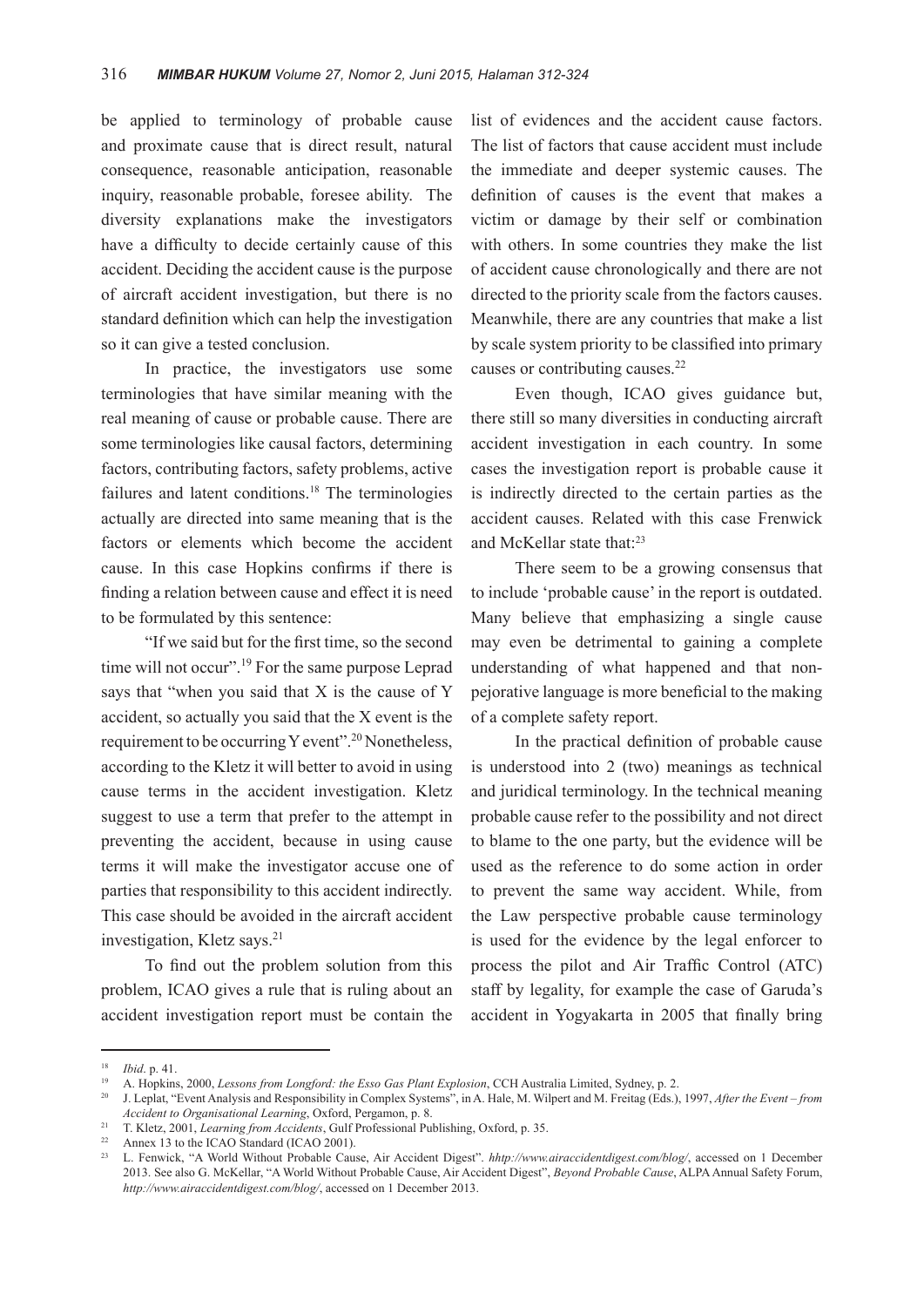the pilot Marwoto Komar into court. The same way is also occur in the Olympic Airline Falcon 900B (1999) case in Thessaloniki Yunani.24

The comprehensive approach is used by James Reason that views an accident as system accident. According to the Reason, aircraft accident is not isolated event but, it is a system failure that active or latent. Reason also explains that in conducting an investigation the investigator must applied an approach with the thing related to the aviation safety system by doing some research to the active and latent failure, also the steps of other system failure. Therefore, according to Reason:

> [...] errors are seen as consequences and not as causes and the origin of error is not so much in human nature but in systematic factors that include recurrent error traps in the workplace and the organizational process giving rise to them. A serious shortfall of examining only the human factors in an investigation is that it isolates unsafe acts from their system context.<sup>25</sup>

From the explanation above, it can be concluded that the definition of cause or probable cause is an essential and the main purpose of aircraft accident investigation. The using of cause terminology shows the purpose of investigation is looking for the causes, so the main purpose is preventive in order to prevent the same way accident is occurring in the next day. The using cause terminology also indicates that the investigation is not for corrective which have a meaning if the facts from the investigation will be used as evidence to determine the fault party.

#### **4. Investigation Purpose**

Accident investigation has many purposes depend on the type of accident that is occurred. According to Mateou the aim of accident investigation such as:26 (i) identify and describe the course of the events (what, where, when), (ii) identify the direct causes and the contributing factors that led to the accident (why), (iii) identify measures to reduce the risk in order to prevent future similar accidents from occurring (learning), (iv) investigate and evaluate the basis for potential prosecution (blame), (v) evaluate the question of guilt in order to assess the liability for compensation (pay). According to the Hendrick and Benner the purpose of investigation must be reflecting three main characteristics that are: $27$  i) realistic, (ii) conducted in a non-causal framework resulting in an objective description of the events leading up to the accident, (iii) consistent. Meanwhile, based on the Stephen Dempsey there are three purpose of investigation such as: (i) to provide corrective action, (ii) to punish a wrongdoer, (iii) to compensate injured parties.<sup>28</sup>

The opinion from the three experts about accident investigation purpose can be concluded that the main purposes are to find out the accident cause, determine who is responsible, and determine the amount of compensation. Besides, according to the Annex 13 Chicago convention the main purpose of aircraft accident investigation is to prevent the similar accident in the future and not to find who are responsible for the accident. Specifically, Annex 13 state as follows: "The sole objective of the investigation of an accident or incident shall be the prevention of accidents and incidents. It is not the purpose of this activity to apportion blame or liability". The separation of investigation purpose is also confirmed in other part of Annex, as follow: "Any judicial or administrative proceedings to apportion blame or liability should be separate from any investigation conducted under the provision of this Annex". Therefore, this separation is popping up two types of investigation that are technical investigation and juridical investigation. Technical investigation is oriented to the research about the accident causes and the action to prevent it, while

<sup>24</sup> Mateou and Mateou, *Op.cit*., p. 42.

<sup>25</sup> J. Reason, "Human Error: Models and Management", *British Medical Journal*, Vol. 320, Issue 7237, 2000, pp. 768-70.

<sup>&</sup>lt;sup>26</sup> Mateou and Mateou, *Op.cit.*, p. 31.<br><sup>27</sup> *V* Handrick and L. Bannar "Invest"

<sup>27</sup> K. Hendrick and L. Benner, "Investigation Concepts", in Hendrick and Benner, 1986, *Investigating Accidents with STEP*, Marcel Dekker, New York, p. 40.

<sup>28</sup> Dempsey, *Op.cit*., p. 231.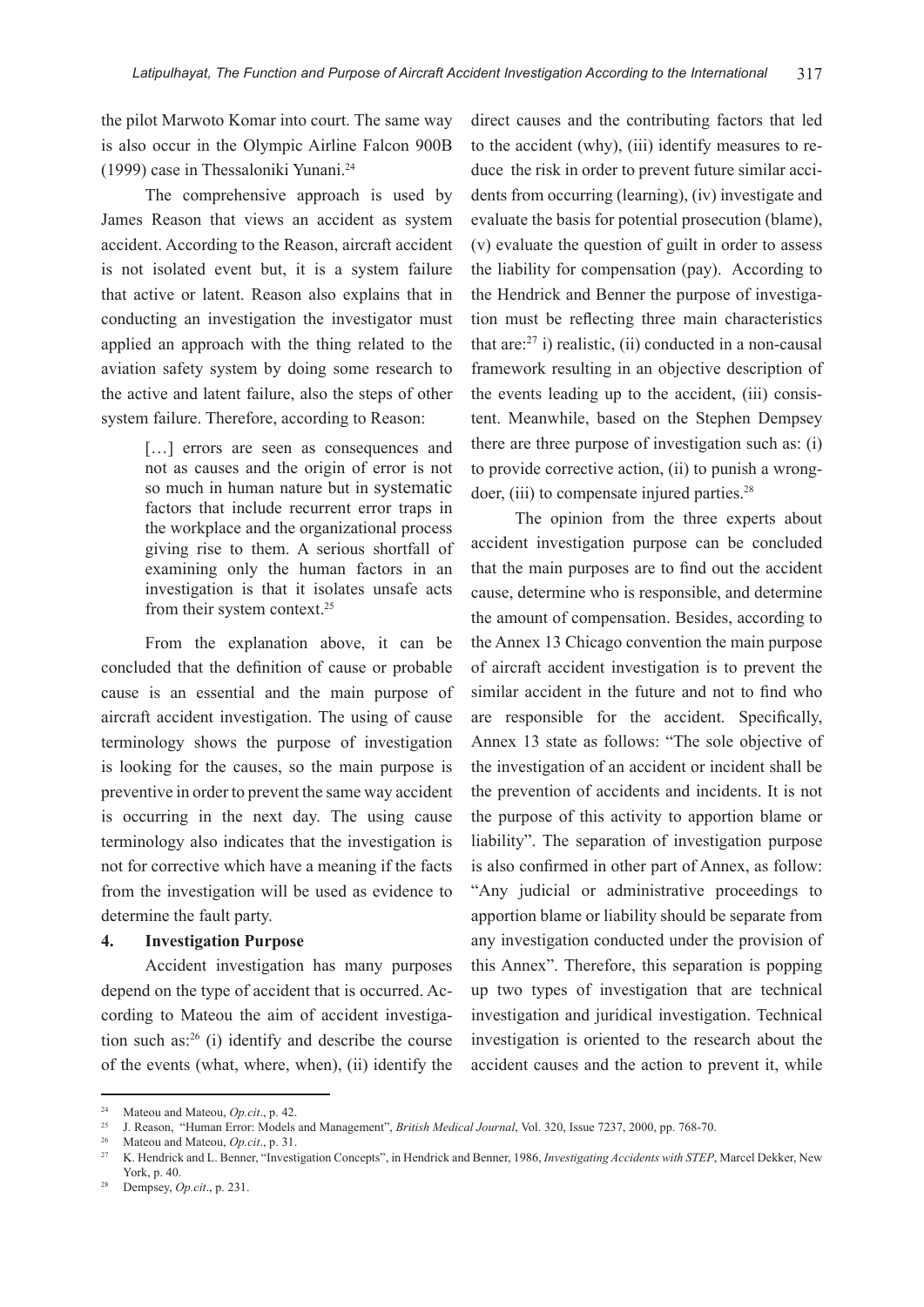the juridical investigation is aimed for determine who are fault and responsible with the accident.<sup>29</sup>

Other things that need to be considered related to the investigation purpose are function and social role. In this case investigation is conducted to ensure the public if the investigation is conducted to find out the accident cause and to take a lesson in order to make the accident do not recur.<sup>30</sup>

As the comparison, regulation concerning aviation in United Kingdom is ruling about the purpose of investigation, as follows: "The sole objective of the investigation of an accident or incident under these Regulations shall be the prevention of accidents and incidents. It shall not be the purpose of such an investigation to apportion blame or liability".<sup>31</sup> Meanwhile, in Australia, it states that: "The following are not objects of this Act: (a) apportioning blame for transport accidents or incidents; (b) providing the means to determine the liability of any person in respect of a transport accident or incident; (c) assisting in court proceedings between parties (except as expressly provided by this Act); (d) allowing any adverse inference to be drawn from the fact that a person is subject to an investigation under this Act".<sup>32</sup>

According to the explanation above, so the main purpose of aircraft accident investigation is to determine the causes (can be an action, process, event, conditions, or system failure) which cause an accident by evaluating the evidences and then make a conclusion that will be used as recommendation to prevent the same accident in the future. Related this thing, Dempsey said that: "It is the enhancement of safety and not the apportionment of blame that is the goal of the independent accident investigation".33

#### **5. Investigation Process**

The normal procedures of investigation are:

(i) determining the scope and field of investigation, (ii) collecting evidences; (iii) selecting the evidences; (iv) analyzing the evidences and making recommendation; (v) making a report about the result of investigation; (vi) making a recommendation based on the investigation fact. Thus process is same with process investigation in the Annex 13, here are the investigation process that rule in the Annex 13: creating investigation team, collecting, recording, and analyzing the evidences that is relevant, determining the accident cause, formulating recommendation and preparing the report.<sup>34</sup>

Manual of Aircraft Accident Investigation: 2000 suggest for avoiding a premature conclusion and making sure that each investigation must be considering elimination technique that is based on the particular situation in which some fact that possible to be considered as possible cause can be eliminated in the beginning step. The consequence will make others facts need to be analyzing extensively and deeply.<sup>35</sup>

Data analyzing is the most difficult step in investigation accident, because there is limited guidance that is given by ICAO. The investigation report form that is given by ICAO is only contains about the writing style and no provide guidance about data analyzed. Therefore, it can be understood if aircraft accident investigation report usually makes a controversy and debate. ICAO is pressed to give clear guidance about data analyze.

The investigation purpose is to prevent the same way accident occur in the future, therefore in the final report investigation will be completed with some recommendations about aviation safety. This recommendation must be supported by some evidences that are gained from the investigation

<sup>35</sup> Mateou and Mateou, *Op.cit*., p. 48.

<sup>&</sup>lt;sup>29</sup> Also see John A. Stoop & James P. Kahan, "Flying is the Safest Way to Travel: How Aviation was a Pioneer in Independent Accident Investigation", *European Journal of Transport and Infrastructure*, Vol. 5, No. 2, 2005, pp. 115-117.

 $30$  Dempsey, *Op.cit.*, p. 233.

<sup>&</sup>lt;sup>31</sup> See Article 4 of the Civil Aviation (Investigation of Air Accidents and Incidents) Regulations 1996 No. 2798.

See Section 7.3 of the Australia Transport Safety Investigation Act 2003.

<sup>33</sup> Dempsey, *Op.cit*., p. 233.

<sup>&</sup>lt;sup>34</sup> Completely conatin as follow: "[...] the investigation consists of the gathering, recording, and analysing all available relevant information and, if possible, determining the causes (s) and completing the Final Report followed by, where appropriate, the making of safety recommendations".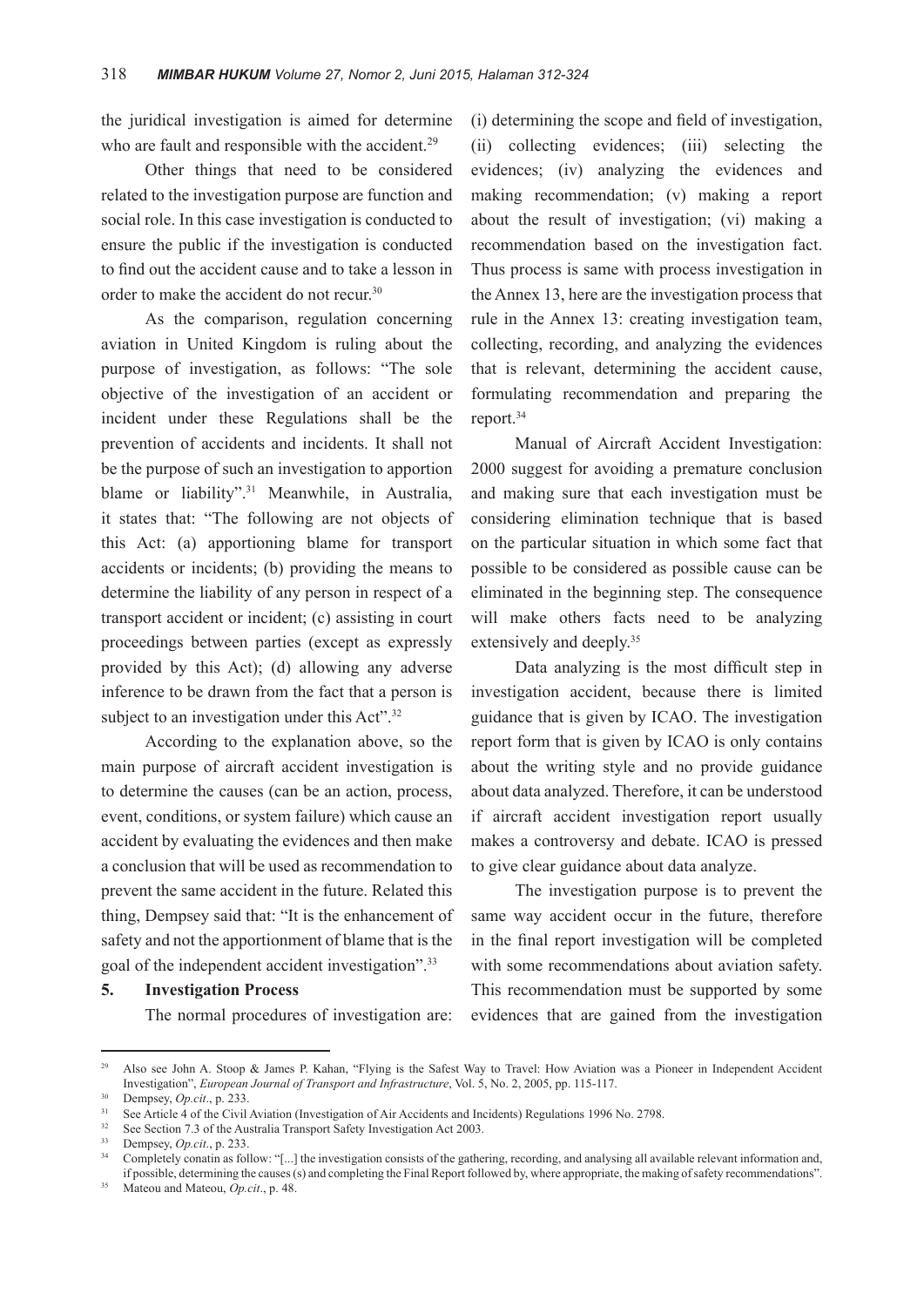process and other sources that are relevant. But, in the practice it is usual that the recommendations cannot be implemented entirely with some reason.<sup>36</sup>

### **6. The Scope of Investigation**

Before the investigation is conducted, it is important to determine the scope of this investigation. In usual the scope of investigation will be determined by some factors such as investigator, time allocation, work responsibility, etc. In practice the investigator is finding some difficulties to determine the investigation scope. How long time that is needed? How about the procedure that will be use to start and end the investigation? What are the criteria to determine if the investigation was declared ended?

The most important thing to be considered by the investigator to determine the investigation scope is gained a safety benefit. Accident investigation agency in each country usually applies a policy if the investigation scope depends on the benefit safety that will be gained.

One of the most important question related with the investigation scope is all the accident that is classified into accident or incident must be conducted an investigation? The answer is yes. Moreover, it is depend on the level and quality of investigation. Usually investigation will be categorized a research into accident which are accident and incident. At least there are any two reasons that are used; first, considering the availability of investigator with the aim for making the investigation focuser to do analyze to the facts that was founded. Second is considering about the contribution of investigation to the improvement safety aviation. Both of the consideration is based on the criteria before the investigation is conducted such as: Is the accident including into accident or incident, how far the accident is affected to the public need, the type of plane, etc.<sup>37</sup>

#### **7. Independence of Investigation Agency**

Aircraft accident investigation usually is conducted by special agency that is formed by government for this purpose. In United States the agency that is responsible to do this role is National Transportation Safety Bureau (NTSB) and in Indonesia this role is taken by National committee of safety transportation (KNKT). The basic thing that must be needed by this agency is independence. It is very important because the recommendation result must be objectively, not directed to one of one interest party but to improve the aviation safety.

The credibility of this agency depends on some factors, such as: competence, integrity, neutrality, and independence.<sup>38</sup> The credibility investigation agency is very important if recommendation that was given will be directed as a corrective action which is based on the objective facts in the investigation. Credibility and integrity an investigation agency is determined by independence, autonomy, and technical ability of the investigator so, they can give an objective action, impartial, free from the politic interest, and free from the conflict. <sup>39</sup>

Annex 13 explicitly is required all the investigation agency to be independence, "[…] the accident investigation authority shall have independence in the conduct of the investigation and have unrestricted authority over its conduct [...]". However, this independence does not have to mean that the investigation agency should not be a government agency. So, the independence is meaning as a manner and not in the institution meaning. The reasons are for accommodating the selected countries that have many limitations so it is not possible to have an independence agency that exclude from the government. In this case the ICAO as quoted Dempsey stated as follows:

> A State's primary aviation legislation should contain provisions to enable the Government

 $\frac{36}{37}$  *Ibid.* 

<sup>37</sup> *Ibid*. p. 49.

<sup>38</sup> Claude Abraham, "Is France Moving Towards Establishing a Similar Board to the NTCB in America?", *Japan Railway & Transport Review*, No. 33, 2000, pp. 28-29.

<sup>39</sup> George Tompkins & Andrew Harakas, "ICAO and Aviation Accident Investigation", *Annals of Air and Space Law*, Vol. 19, No. 2, 1994, p. 375.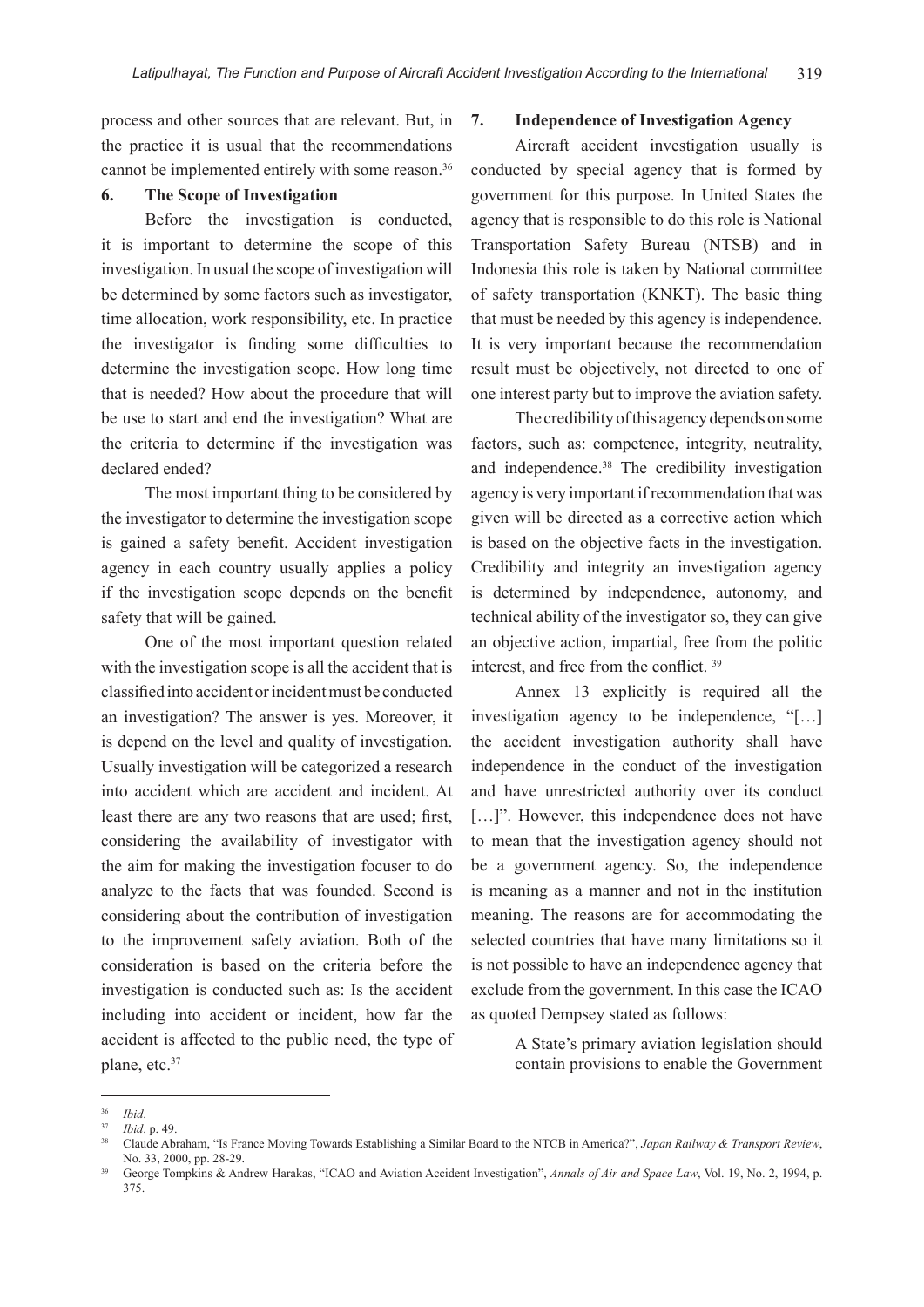and its administration to conduct or participate in aircraft incident and accident investigations which may be vested in an independent or separate body [...] The State should establish an investigation authority to be responsiblefor the conduct of accident and incident investigations.40

Manual ICAO about the aircraft accident investigation is also stressed if the investigation agency should be really objective and impartial and always known like that. This agency need to keep distance with politic interest and not allowed to give up to the pressure and politic intervention. In the investigation of Adam air case in 2007, the investigation result of KNKT is negative responded from the public because it is indicated a politic intervention by the founder of Adam Air Agung Laksono at this time as the leader of DPR. To make sure the independence of investigation agency, Uni Eropa set up that the agency must be separated from government in financial, function and management aspect with others agencies that related to the airworthiness, certification, aviation management, plane maintenance, license, lighthouse, or others agencies that are related with duty and function investigation agency.<sup>41</sup>

To keep the independence of investigation agency that really consistent with the main function is finding cause or probable cause, Annex 13 recommended to others agencies not to interfere with accident investigation.<sup>42</sup> Therefore, it is recommended to investigation agency to do coordination with other judicial institution in doing their duty while maintaining the independence. In general, the evidences that is gained from the investigation is secret, except if the court decided

that this document must be opened because it will give certain effect for national and international or it is needed for the next investigation.<sup>43</sup>

## **8. Aircraft Accident Investigation: Technical or Juridical?**

According to Sofia and Mateou, there are two types of investigation that is conducted related to the aircraft accidents that are technical investigation and juridical investigation.<sup>44</sup> The main purpose of technical investigation is to prevent the same way accident in the future.45 So that, technical investigation is not directed to find who are responsible and not to find some evidences that will be used in the court. Technical investigation is non-punitive in nature.<sup>46</sup> According to the Dempsey, the main purpose is to know the probable cause or causes of accident that the final result is to improve the quality of aviation safety.<sup>47</sup>

In the other hand, juridical investigation is conducted to determine who are guilty or responsible to the accident and then will be used as the recommendation to determine the amount of compensation. This investigation is using punitive approach that is focused from the facts and evidences which were collected during the investigation. Based on the Cortiz and Capaldo, this investigation is also conducted for responding the related party interest after the accident for example to determine the compensation for victim's family, public interest by determine the criminal doer, etc.<sup>48</sup>

The both of investigation are different so, the conflict and diversity is really possible to be happened. Technical investigation is preferred to look for the cause of accident which the out-put is recommendation that is given to repair the system

<sup>40</sup> Dempey note 4, *Op.cit*., p. 234. 41 Art. 56 of the Council Directive 94/56, 1994.

<sup>&</sup>lt;sup>42</sup> Any judicial or administrative proceedings to apportion blame or liability should be separate from any investigations conducted under the provisions of this Annex.

<sup>&</sup>lt;sup>43</sup> Annex 13 Chicago Convention on International Civil Aviation 1944.

<sup>44</sup> Mateou and Mateou, *Op.cit*., p. 2.

<sup>45</sup> Technical investigation must be conducted by following the guidance in the Annex 13 Chicago Convention on International Civil Aviation 1944.

<sup>46</sup> Chapter 3.1 Annex 13 Chicago Convention on International Civil Aviation 1944.

<sup>&</sup>lt;sup>47</sup> Dempsey, *Op.cit.*, p. 227.

<sup>48</sup> Cortiz & Capaldo, *Loc.cit*. See also Mateou and Mateou, *Op.cit*., pp. 99-101.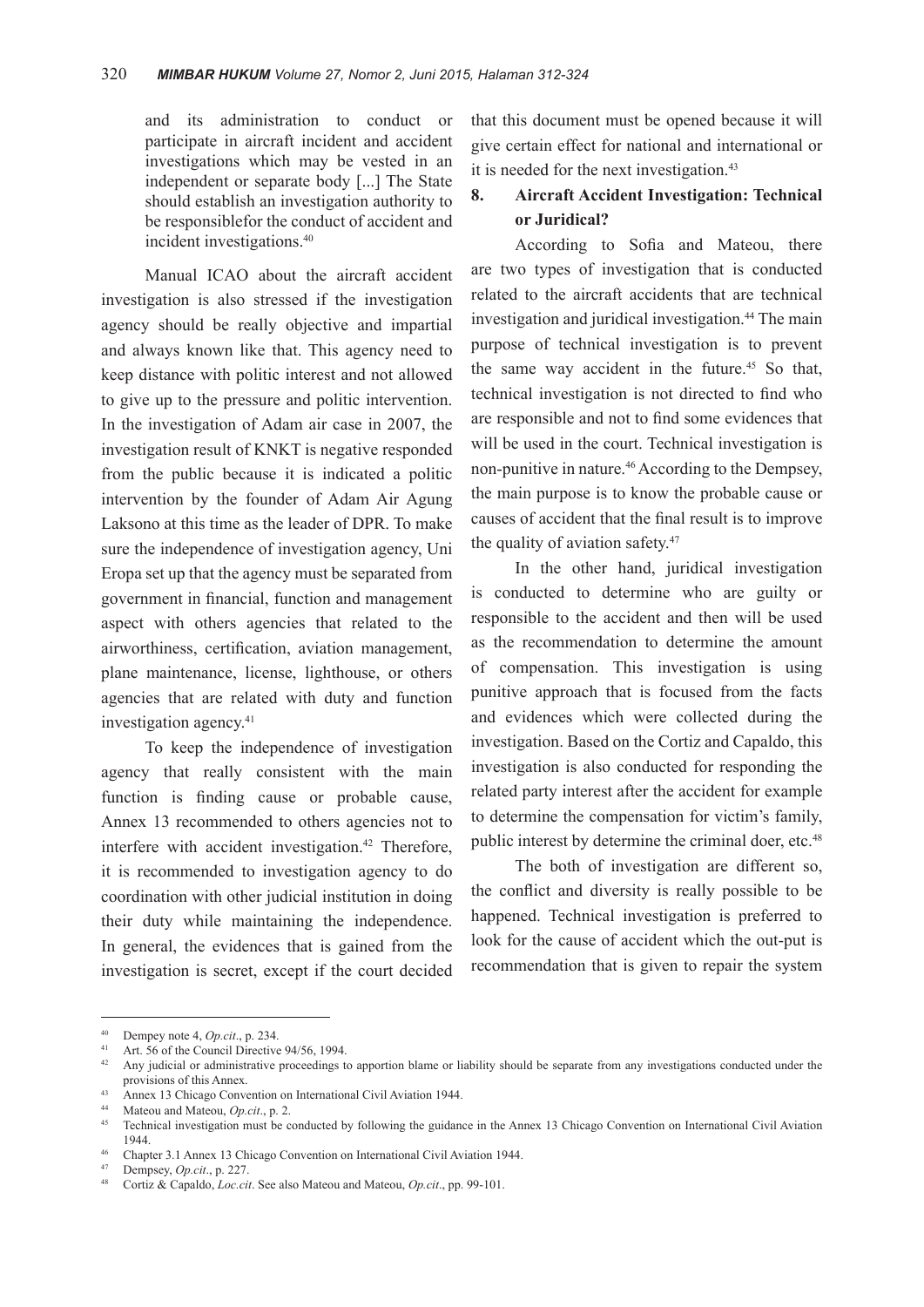in order to prevent the same way accident in the future. While, juridical investigation is focused to the causes of accident that the result is to determine the guilty and responsible parties.

The question is How about the relation and interaction between the both of these investigations. In the Common Law countries such as United State, United Kingdom, and Australia the priority is given to the technical investigation, unless there is any criminal assumption like terrorism. In addition, in the Civil Law (Napoleonic Code) countries such as France, Italy and Netherland are giving the priority to the judicial authorities to conduct juridical investigation.<sup>49</sup>

The relations between these investigations are not always harmonic, the example in the crash case of Tranworld Airlines B747 Flight 800 in 1996 on Atlantic Ocean in the flight from New York to Paris. The report of NTSB concludes that the probable cause is explosion from the fuel tank. This report is following up by FBI (Federal bureau Investigation) as criminal investigation by interviewing thousands people included the witnesses. The interesting point is the senate of US state that the action of FBI is disturbing the investigation and risking for public safety.<sup>50</sup>

The example of cooperation between technical and juridical investigation is shown in the Pan-AM (1988) case that explode and fall in Lockerbie. In the report of Air Accident Investigation Board United Kingdom is reporting that the explode cause of Pan-Am plane is caused by explosive material. This report becomes indication that there is any criminal action (terrorism). After that, the investigation change into juridical investigation.<sup>51</sup>

In the common-law countries the aircraft accident investigation is giving priority to the

technical investigation. Juridical investigation will be conducted if there is criminal indication that is reported by technical investigation. It is mean that juridical investigation is a sequel investigation from technical investigation so, it is not independence investigation but rely on the result of technical investigation.<sup>52</sup>

According to the agreement between the Crown Prosecution Service (CPS) and Air Accident Investigation (AAIB) the main purpose of aircraft accident investigation in England is used for preventing the same accidents in the future and not to apportion blame or liability.<sup>53</sup> The authority of AAIB is ruled in the article 9 (10) the Civil Aviation Act 1982, as follows:

> Free access to the acident site; the aircarft, its contents or its wreckage; witnesses; the content of flight recorders; the result of examination of bodies; the results of examinations or tests made on sample from persons involved in the aircraft's operation and relevant information or records. They also have the power to control the removal of debris or components;examine all persons as they think fit;take statements; enter any place, building or aircraft; remove and test components as necessary and take measures for the preservation of evidence.

Data and information that is gained by AAIB is very secret and not allowed to be distributed to the others agencies include police and CPS. However, if CPS find a criminal indication based on the report of AAIB, CPS will tell to AAIB and it agency need to give final report to the CPS, and this report is secret.<sup>54</sup> If someday the investigation is founded a strong criminal indication, so the investigation will be juridical investigation like the Pan Am case that fall in Lockerbie in 1988.

<sup>&</sup>lt;sup>49</sup> Mateou and Mateou, *Ibid.* 60 *Ibid.* 50 No. *10 Atlantic Deem Trans World Airlines Flight* 800<sup>9</sup>, 2003, NTSB Number AAR-00/03; NTIS Number PB2000-910403.

<sup>51</sup> See Sofia Michaelides, "The Lockerbie Trial: The End of A Chapter – Not The End of A Chapter", *Paper*, presented at the Cine Studio, University of Nicosia, Siprus, 2001.

 $^{52}$  Mateou and Mateou, *Op.cit.*, p. 102.

<sup>53</sup> AAIB, "Memorandum of understanding between the Crown Prosecution Service and the Air Accidents, Marine Accidents and Rail Accidents Investigation Branch".

<sup>54</sup> *Ibid.*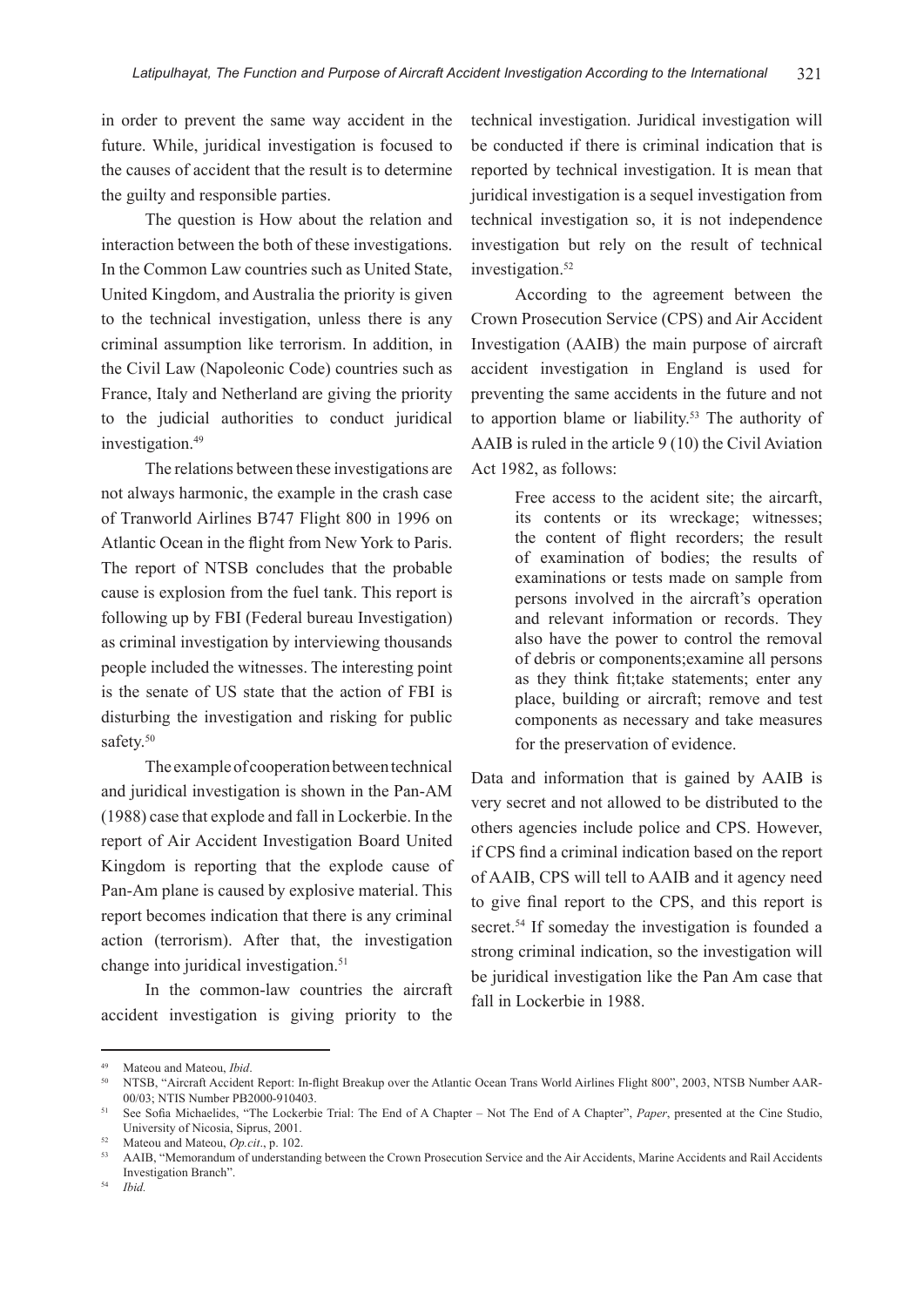In America, the investigation of aircraft accident is conducted by NTSB, but if there is any strong indications of criminal thing the law enforcer will be conducting an investigation parallel with NTSB. It can be seen at the case of Alaska Airlines MD-83 Flight 261.55

On 31 January 2000, MD-83 Alaska Airline Inc. Flight 261 fly from Puerto Vallarta Mexico to Seatle by transit in San Francisco California, the air plane fall at Pacific Ocean. Pilot, co-pilot, three crews, and 83 (eighty three) passengers were killed. The plane is wreck. Following up the accident, FBI conduct an investigation because it is guessed a criminal indication and negligence operational by the Airlines. However, the VBI's investigation is suspended because NTSB concluded that the probable cause of this accident is effect of lubrication deficiencies on the aircraft mechanical systems.<sup>56</sup>

Meanwhile, in the civil law countries the role of juridical investigation is more prominent that technical investigation.<sup>57</sup> In Italy, France, and Netherland included Russia the law enforcer is allowed to conduct juridical investigation and take the main role in the aircraft accident investigation especially in the investigation of data in the Cockpit Voice Recorder (CVR) and Flight Data Recorder (CDR). This mechanism is usually creating a tension between law enforcer institution and technique investigation agency, the example is the fall of BAC 1-11 Air plane in Italy. BAC 1-11 is the plane English registered that fall near Milan on January  $4<sup>th</sup>$  1969. In this case the institution of law enforcer Italy is not allowed England investigation agency to bring the FDR in order to be processed and read in England. The problem is when the Italy law enforcer institution cannot read the data of this FDR. Investigation agency of England states that the data of FDR is needed to prevent the same accident. Finally, Italy agrees to bring the FDR to be read in England.

In Netherlands can be seen in the fall of Turkish Airline at Schipol Airport. On 25 February 2009 Boeing 373-800 owned by Turkish Airline is fallen after some minutes take off from Schipol Airport. The air plane split into three parts and killed 128 passengers, 3 crews, and injured 50 passengers. The investigation is conducted by the Dutch Safety Board (DSB) or *Onderzoekstraat voor Veligheid (OVV)* and in the same time it is conducted a juridical investigation by law enforcer institution. The FDR and CVR are founded by technique investigator and then sent to France to be processed. Law enforcers ask to the DSB to give the FDR and CVR, but it is refused. This situation makes a strained situation between these institutions. Finally, Boeing and Airbus is announcing that the cause of accident is caused by malfunction of radio altimeter.<sup>58</sup>

In Russia juridical investigation is usual conducted after aircraft accidents occur. It can be seen from the case of Challenger 850 on 13 February 2007. The airplane departure from Moskow to Vnukovo after that go to Berlin, the airplane fall after failure in take off. Fortunately, this plane only carries pilot and three cabin crews.

## **9. Aircraft Accident Investigation System in Indonesia**

In Indonesia should follow the aircraft accident investigation system like in Netherland, because Indonesia is known as a country that closes to civil law tradition. However, the Law Number 1 of 2009 seems to exclude Indonesia as country with civil law tradition. Article 357 Law No. 1 of 2009 implicitly confirms that Indonesia has a priority I technical investigation, states that:

- a. Government is conducting advance investigation and research about the accident cause and serious accident with civil aircraft that is occurred in the Republic of Indonesia area.
- b. The execution of advance investigation and research as mention in the article

<sup>&</sup>lt;sup>55</sup> Mateou and Mateou, *Op.cit.*, pp. 104-105.<br><sup>56</sup> I White "The Alaska Airlines Crash: Sign

<sup>56</sup> J. White, "The Alaska Airlines Crash: Signs Point to a Wider Crisis in Air Safety", as quoted by Mateou and Mateou, *Ibid.*

<sup>57</sup> L. Fenwick and M. Huhn, "Criminal Liability and Aircraft Accident Investigation", *Air Line Pilot*, May 2003, p. 17.

Mateou and Mateou, *Op.cit.*, pp. 115-116.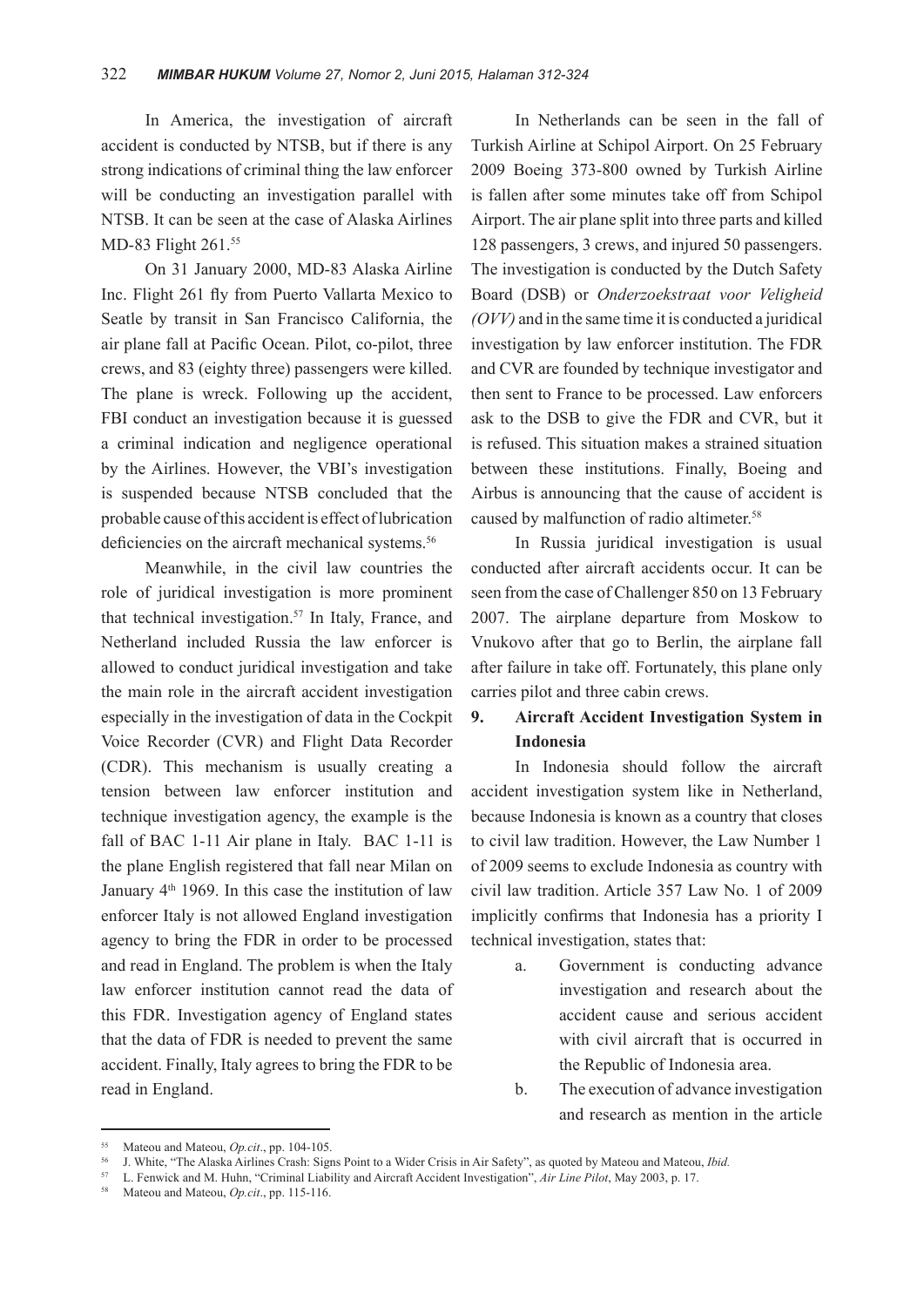1 is conducted by national committee that is formed and responsible to the president.

Therefore, juridical investigation is conducted after technical investigation if there is any criminal indication in this aircraft accident. In the other word, Indonesia is not using priority of juridical or parallel investigation between technical and juridical. This case is explicitly can be understood from the rule of Article 359 Law No. 1 of 2009 that contains as follow: "The result of investigation cannot use for evidences in the judicial process". It's mean that investigation for judicial process is conducted separately with technical investigation, because the data and information from technical investigation is only directed to repair the safety system not to determine who are guilty or responsible to the accident.

This provision seems to be inspired to the crash of Garuda Boeing 737-400 in Adisucipto Airport of Yogyakarta on 7 March 2007. The investigation result from KNKT state that the accident occurs because the pilot is landed the airplane in high speed condition, so the airplane split into two parts and burned. After that, juridical investigation is conducted to the Pilot Captain Marwoto Komar with the "negligence" accusation that make dozens passengers were killed. This action makes a controversial case because it is indicated that any "criminalization" to the pilot that should be prosecuted through the enforcement of professional ethics forum.

Reflected from this event it seems that the legislators are not want a criminalization to pilot. Therefore, this regulation creates a Profession Assembly Flight. This case is ruled in Article 364 that contain as below:

> To conduct advance investigation, establishment of ethic profession, conduct mediation, and interpret the regulation the national committee create a Profession Assembly Flight. This action is indicated that Indonesia want to place the malpractice possible that is done by pilot into ethic profession case and not directly guess as criminal action.

#### **C. Conclusion**

The main purpose of aircraft accident investigation is to find the factors that become cause or probable cause for the accident. These factors will be used as the recommendation to improve the aviation safety system in order to prevent the same accident in the future. The purpose of aircraft accident investigation has technical characteristic. Furthermore, it is possible to conduct an investigation with juridical purpose if there is any criminal indication and law violation. Technical and juridical investigation can run proportionately if the juridical investigation is conducted as advance investigation. It is better for Indonesia to follow the recommendation from ICAO in conducting aircraft accident investigation that is placing the investigation as technical investigation. Law provision regarding aviation in Indonesia has followed the rule of ICAO regarding the aircraft accident investigation and it is a right way, because it will avoid from the criminalization action to the involved parties that are not guilty.

#### **BIBLIOGRAPHY**

#### **A. Books**

- Dempsey, Paul Stephen, 2008, *Public International Law*, McGill University, Canada.
- Hopkins, A, 2000, *Lessons from Longford: the Esso Gas Plant Explosion*, CCH Australia Limited, Sydney.

Kletz, T., 2001, *Learning from Accidents*, Gulf

Professional Publishing, Oxford.

- Lesley Brown, 1993, The New Shorter Oxford English Dictionary, 1993, Clarendon Press, Oxford.
- Mateou, Michaelides and Andreas Mateou, 2010, *Flying in the Face of Criminalization: The Safety Implications of Prosecuting Aviation*